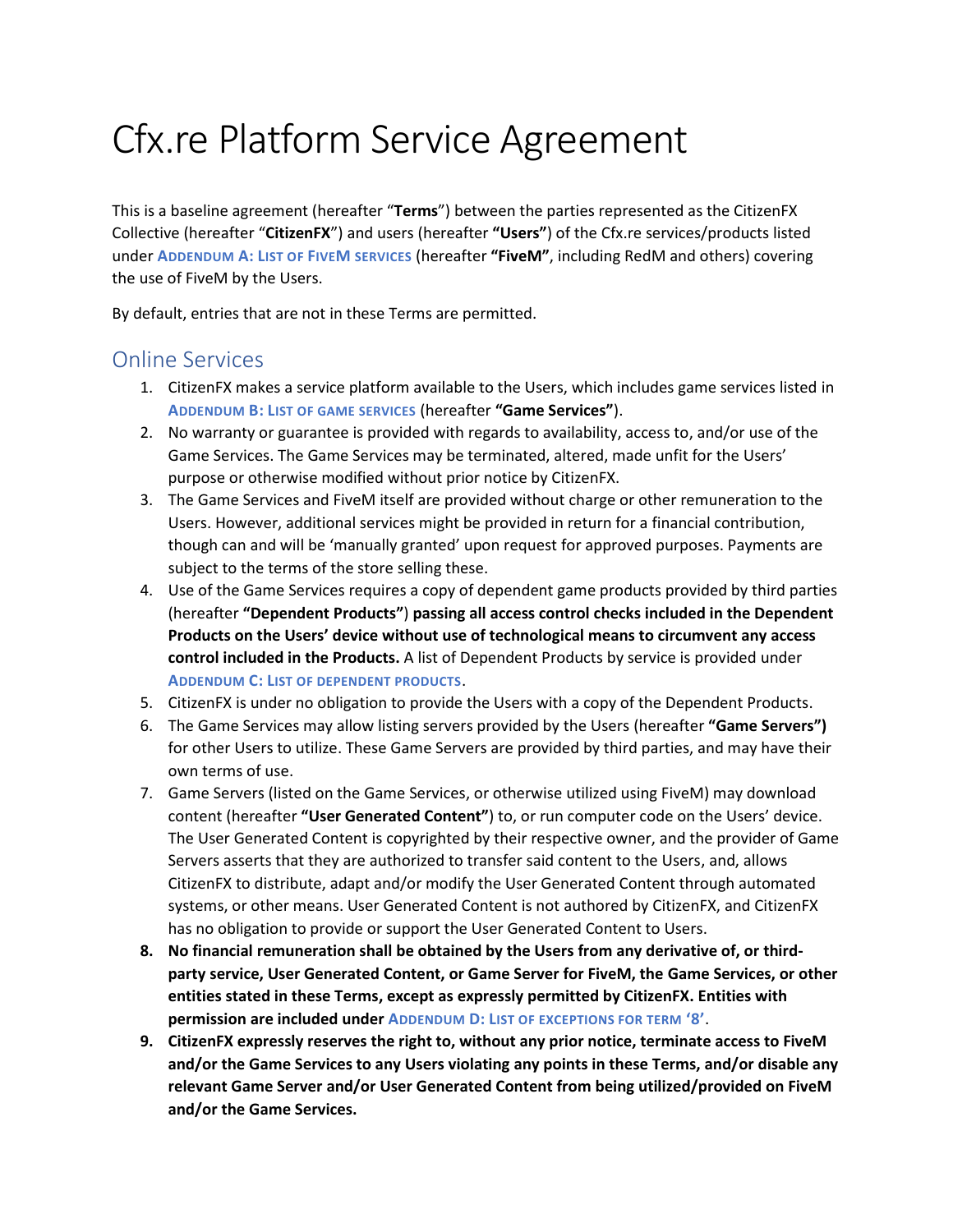### Updates

- 10. Using FiveM might require use of mandatory software updates (hereafter **"Updates"**) obtained from CitizenFX by means of the Game Services.
- 11. Access to the Game Services may require use of these Updates, which will be automatically downloaded on the Users' device.
- 12. CitizenFX is under no obligation to document changes in the Updates, or otherwise respect the interests of Users when deploying/implementing the Updates.
- 13. The Updates might require new versions of computer operating software other than those installed on the Users' device. Users are required to provide these versions of the operating software to continue using FiveM.

## Third-Party Content

- 14. FiveM may allow use of content (hereafter **"Mods"**) meant for the Dependent Products that has not explicitly been developed for use with FiveM and/or the Game Services.
- 15. Mods may cease functioning at any time for reasons including Updates, changes in the Game Services, and/or other unforeseen changes by the Users, and/or authors of the Mods and/or Dependent Products.
- 16. Some Mods may be convertible to User Generated Content by the Users. No guarantee is made that all Mods can be converted to User Generated Content. **Note that Mods still adhere to Term 8 when converted to User Generated Content.**

#### Code access

- 17. The client/server applications for FiveM (hereafter **"Client"**) may be provided in binary form or source code form.
- 18. The binary form of the Client is allowed to be redistributed, decompiled, modified, adapted, and/or derived from except in ways these Terms, applicable local laws or documentation included with the Client denies/allows these rights, as long as any connectivity requirements to the Game Services and ownership checks for Dependent Products are retained.
- 19. The source code form of the Client may have been provided under various licenses. An explicit file-by-file mapping may be included with the Client source code, detailing explicit licenses used by certain components.
- 20. By default, the source code form components owned by CitizenFX may be redistributed, modified, adapted and/or derived from, as long as: **attribution to CitizenFX is provided, a reference to the Terms is included with the source code, and any binary releases not expressly authorized by CitizenFX include the source code form components in a way that can be reproduced by other Users, and these are not reused for purposes related to the Dependent Products, however unrelated to FiveM – e.g. competing products.**
- 21. Optionally, it may be chosen to use certain source code form components under the GNU Lesser General Public License, version 2 or later. Any presence of this option shall be indicated in the source code form itself.
- 22. Some parts of FiveM may allow user contributions of computer code (hereafter **"Contributions"**). The authors of these contributions (hereafter **"Contributors"**) shall allow CitizenFX, or any party designated by CitizenFX, perpetually and irrevocably, without charge or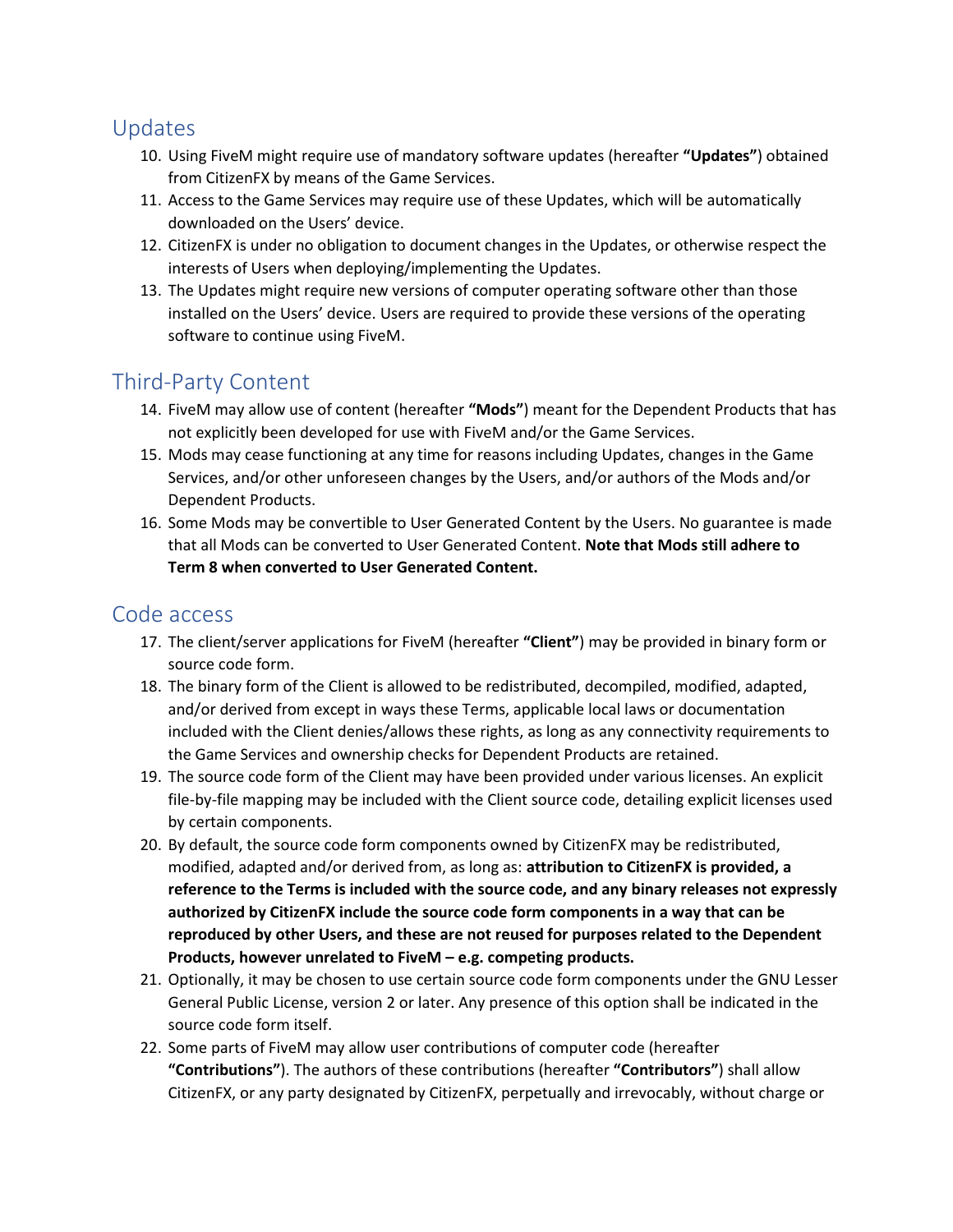remuneration, to use, redistribute, adapt, sublicense, modify or otherwise transfer the Contributions.

23. Any Contributions, in whole or partial, that are not owned by the Contributors shall be annotated with the source of the Contribution, and any and all restrictions applying to (re)distribution of the work.

#### Representation

24. The Users shall not represent themselves, any entity they represent, or a product they provide as being endorsed by or affiliated with CitizenFX (or related brands such as FiveM), either in person, or on a uniquely-namespaced service, including but not limited to domain names ("fivem.tld", "citizenfx.tld", "fivem-plugins.tld"), social media ("socialspace.com/users/citizenfx", "social.net/fivem"), or product branding ("FiveM Admin Tool", "FXInstaller", "CitizenFX"). Correct alternatives would be similar to "scripts-for-fivem.tld", "socialspace.com/users/cool-rpfivem", "Admin Tool for FiveM" or "Installer for FXServer".

#### Meta-terms

- 25. These Terms can be changed without notice by CitizenFX at any time.
- 26. Factual, logical and/or other inaccuracies in these Terms shall not invalidate any other component of these Terms.
- 27. Most importantly, share, have fun, and don't be a **@\*!#**, to the maximum extent possible.

## <span id="page-2-0"></span>Addendum A: List of FiveM services

- Any services provided under the domains 'fivem.net', 'cfx.re', 'redm.gg', 'fivem-staging.net' and/or 'fivereborn.com'.
- FiveM.net, forum.fivem.net, crashes.fivem.net, docs.fivem.net, git.fivem.net.
- The FiveM/RedM modification clients.

## <span id="page-2-1"></span>Addendum B: List of game services

- The Cfx.re server listing backend.
- Cfx.re updates.
- Cfx.re authorization backend (including keymaster).
- The Cfx.re client binaries.
- The FXServer server binaries.

## <span id="page-2-2"></span>Addendum C: List of dependent products

- Grand Theft Auto® V™ or Red Dead Redemption 2® for the PC platform, as published by Take-Two Interactive, either the Steam® version, Epic Store® version, Rockstar Warehouse™ digital download, or retail DVD copy.
- The Rockstar Games® Social Club™ client application and the Rockstar Games® Launcher.